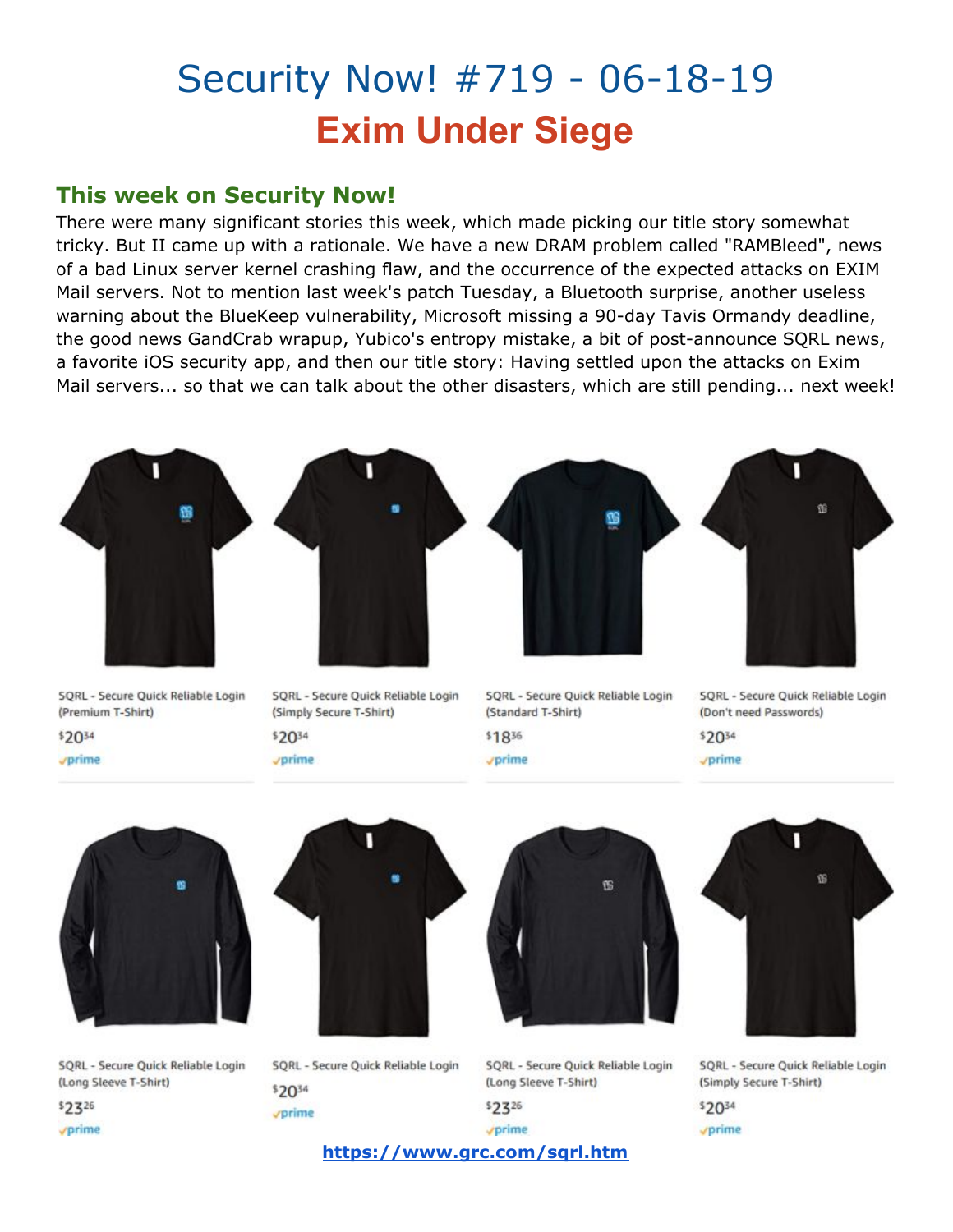### **Security News**

#### **Last week was Patch Tuesday**

Last Tuesday, patch Tuesday, Microsoft fixed 88 vulnerabilities, more than one quarter of which -- 21 in total -- were rated Critical. Among the remaining 67 non-Critical vulnerabilities fixed were the four deemed "Important" which SandboxEscaper found and irresponsibly publicly released, as we have previously described in some detail. All four of those were various elevation of privilege hacks. (And, last we heard, she still had one more 0-day up her sleeve which she was promising or threatening to disclose.)

Of the Critical vulnerabilities, 8 were located in Microsoft's JavaScript Chakra Scripting Engine, 5 others in their Edge browser scripting engine. All 13 of those scripting problems were memory corruption, though we know that's where remote code execution vulnerabilities begin. And speaking of remote code execution vulnerabilities, there were 3 of those fixed in Hyper-V, one in Microsoft's Speech API, another in ActiveX Data Objects (ADO), and also a critical Adobe Flash security update.

The "Important" vulnerabilities spanned pretty much everything, from the Microsoft Scripting Engine, Internet Explorer, Edge, Windows App Platform and Frameworks, Windows Input and Composition, Media, Shell, Server, Authentication, Cryptography, Datacenter Networking, Storage and Filesystems, SQL components, Microsoft's JET Database Engine, Windows Virtualization, the Kernel, and their IIS web server.

So... yeah... another mega Patch Tuesday, which we're now growing used to. And we'll be keeping a look out for SandboxEscaper to see whether she follows through with her previously threatened 0-day.

#### **June gets a Bluetooth Stack update...**

However... one other "Security Update" thing did stand out a bit. After applying this month's latest security update, as Microsoft puts it: "... the affected platforms will experience the new behavior:"

Okay, now, remember, Leo, many many moons ago, when Intel pushed crude, conceptual, sample source code for the new, at that time, UPnP functionality and, though they never intended this to happen, many router vendors simply copied and pasted that engineering source code sample right into their routers and compiled it. The result was a surprisingly widespread vulnerability across router brands, since everyone has used something that was never intended to actually be put into production code.

Well... it turns out that something kind of similar has happened again. The BLE -- the Bluetooth Low Energy -- specification provides some =SAMPLE= LTKs (Lone Term Keys) which were provided in the specification ONLY for illustration and were, of course, NEVER intended to be actually be used in practice. This would be like building the same private key into all web servers. It's nuts. Or, as CVE-2019-2102 puts it...

<https://cve.mitre.org/cgi-bin/cvename.cgi?name=CVE-2019-2102>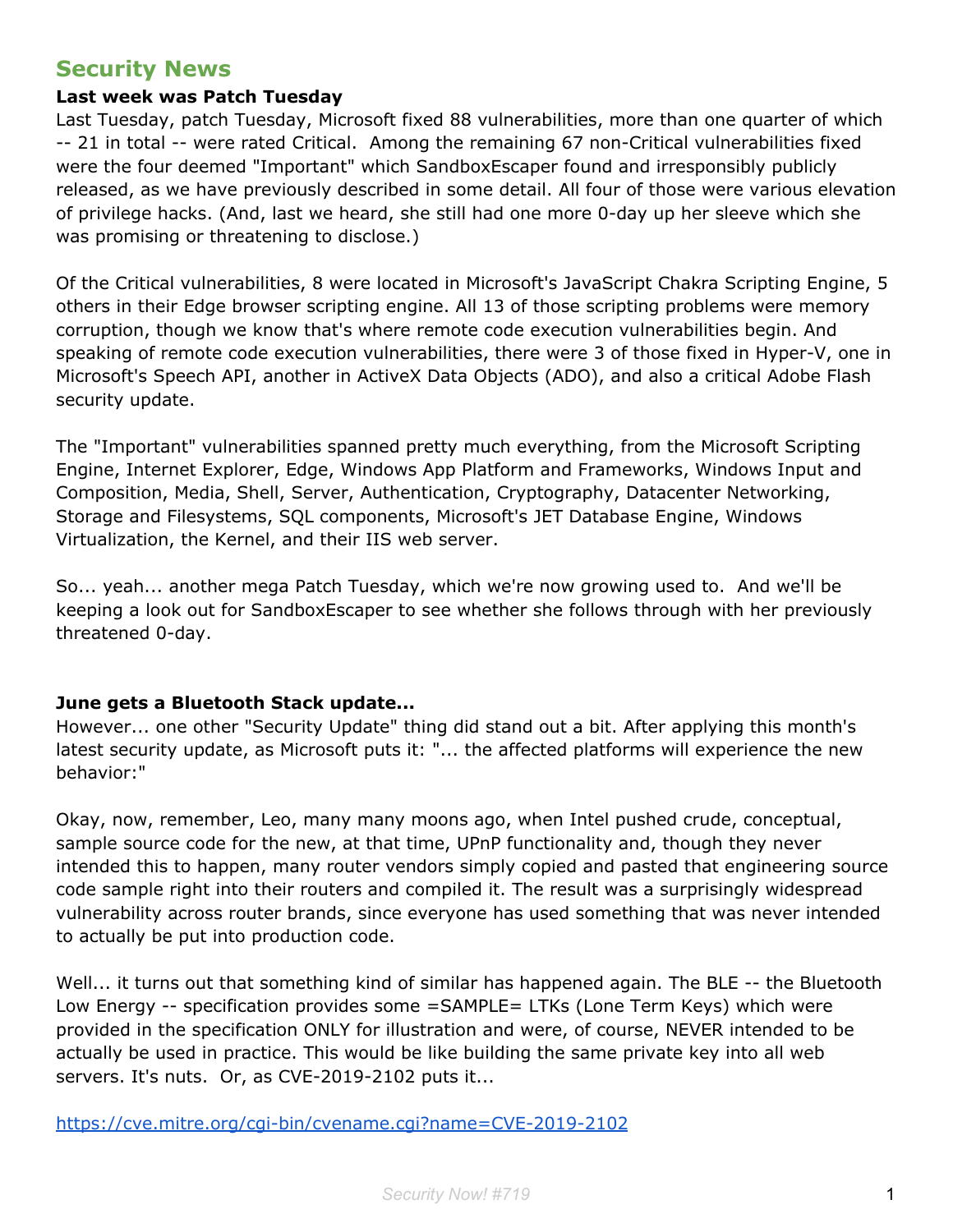In the Bluetooth Low Energy (BLE) specification, there is a provided example Long Term Key (LTK). If a BLE device were to use this as a hardcoded LTK, it is theoretically possible for a proximate attacker to remotely inject keystrokes on a paired Android host due to improperly used crypto. User interaction is not needed for exploitation. Product: Android. Versions: Android-7.0 Android-7.1.1 Android-7.1.2 Android-8.0 Android-8.1 and Android-9.

[https://support.microsoft.com/en-us/help/4507623/some-bluetooth-devices-may-fail-to-pair-or](https://support.microsoft.com/en-us/help/4507623/some-bluetooth-devices-may-fail-to-pair-or-connect-after-applying-june)[connect-after-applying-june](https://support.microsoft.com/en-us/help/4507623/some-bluetooth-devices-may-fail-to-pair-or-connect-after-applying-june)

Microsoft titled their knowledgebase article: "Some Bluetooth devices may fail to pair or connect after applying June 11, 2019 or later updates."

You may experience issues pairing, connecting or using certain Bluetooth devices after installing security updates released June 11, 2019. These security updates address a security vulnerability by intentionally preventing connections from Windows to unsecure Bluetooth devices. Any device using well-known keys to encrypt connections may be affected, including certain security fobs.

In other words, to protect everyone, Microsoft's June update has added awareness to their Bluetooth Stack of the Long Term Key that was provided as an =example= in the BLE specification and will henceforth refuse to pair with any BLE device which attempts to offer Windows that particular key.

#### **TCP SACK flaws discovered in Linux**

We were recently talking about the seemingly nutty idea of China rolling their own Internet-connected Desktop OS from scratch, because a modern OS has become so unbelievably complex. When drawing an example, I chose to use the surprisingly tricky challenge of one tiny part of the whole... which was any Internet-connected operating system's TCP/IP protocol stack. I noting how many problems had historically beset just that relatively small piece of surprisingly complex code.

So I thought "Whoops! I guess we're not quite done yet" when a new flaw was just revealed in Linux's TCP stack. There are problem (three CVE's) with a TCP feature known as "Selective ACKnowledgement" (SACK).

Back in 2011 we recorded a series of three podcasts carefully describing the low-level operation of TCP.

- Security Now! #317, recorded September 8th, 2011 was titled TCP, Part 1.
- Security Now! #323, recorded October 19th, 2011 was titled TCP Part 2: Attacking TCP.
- Security Now! #325, recorded November 2nd, 2011 was titled RTCP Part 3: Necessary Refinements.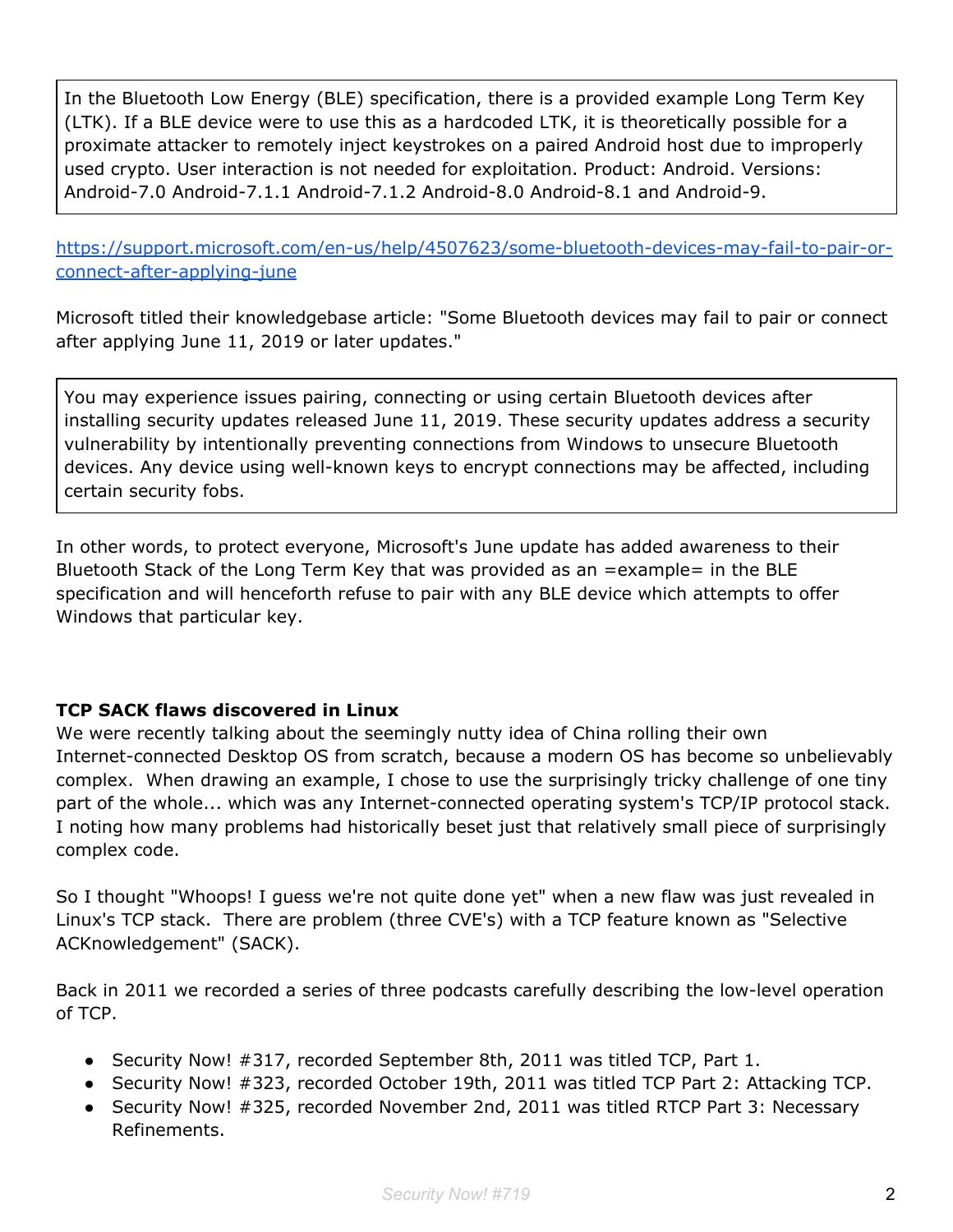Whereas the original ACK packet as I described it back in 2011 allowed the recipient to only specify the last correctly-received byte in the TCP stream that had been received, the fancier Selective ACK allow the recipient to specify a LIST of the byte-ranges it has received, this allowing the sender to resend only those that were lost in transit.

Selective ACKnowledgement was described in RFC #2018 dated October 1996 -- 23 years ago. So it's not exactly a new feature of TCP... yet we still don't all have it implemented correctly. Many of these features are easy to specify yet difficult to implement, since they require holding onto buffers in the stack until missing pieces of data have been received. So they are prone to manipulation. Netflix's chief of Information Security, Jonathan Looney found a subtle flaw in Linux's handling of SACK's which can be used to bring any default Linux kernel since version 2.6.29, released 10 years ago... to its knees.

Yesterday at 5pm RedHat posted a very nice and clean advisory: <https://access.redhat.com/security/vulnerabilities/tcpsack>

RedHat: A remote user can trigger this issue by setting the Maximum Segment Size(MSS) of a TCP connection to its lowest limit of 48 bytes and sending a sequence of specially crafted SACK packets. Lowest MSS leaves merely 8 bytes of data per segment, thus increasing the number of TCP segments required to send all data.

In other words... ANY Linux machine -- typically any publicly exposed Linux Server -- which has open, listening, connection-accepting ports, can now be remotely crashed by inducing a Linux Kernel Panic. Linux machines can be configured to auto-reboot upon a panic, but that's not their default. They normally just halt under the assumption that something very unexpected has just happened.

Ubuntu wrote: <https://wiki.ubuntu.com/SecurityTeam/KnowledgeBase/SACKPanic>

Jonathan Looney discovered several flaws in the way that the Linux kernel's TCP implementation processes Selective Acknowledgement (SACK) options and handles low Maximum Segment Size (MSS) values. A remote attacker could use these issues to perform denial of service attacks on a server. CVE-2019-11477 is the highest severity issue because a remote attacker can leverage it to immediately crash a system due to an integer overflow when processing TCP SACKs. It affects all current Ubuntu releases.

#### CVE-2019-11477 and CVE-2019-11478

You should update your kernel to the versions specified below in the Updates section and reboot. Alternatively, Canonical Livepatch updates will be available to mitigate these two issues without the need to reboot.

If neither of those options are possible at this time, you can mitigate the issue by temporarily disabling TCP SACK support:

```
$ sudo sysctl -w net.ipv4.tcp_sack=0
net.ipv4.tcp sack = 0
```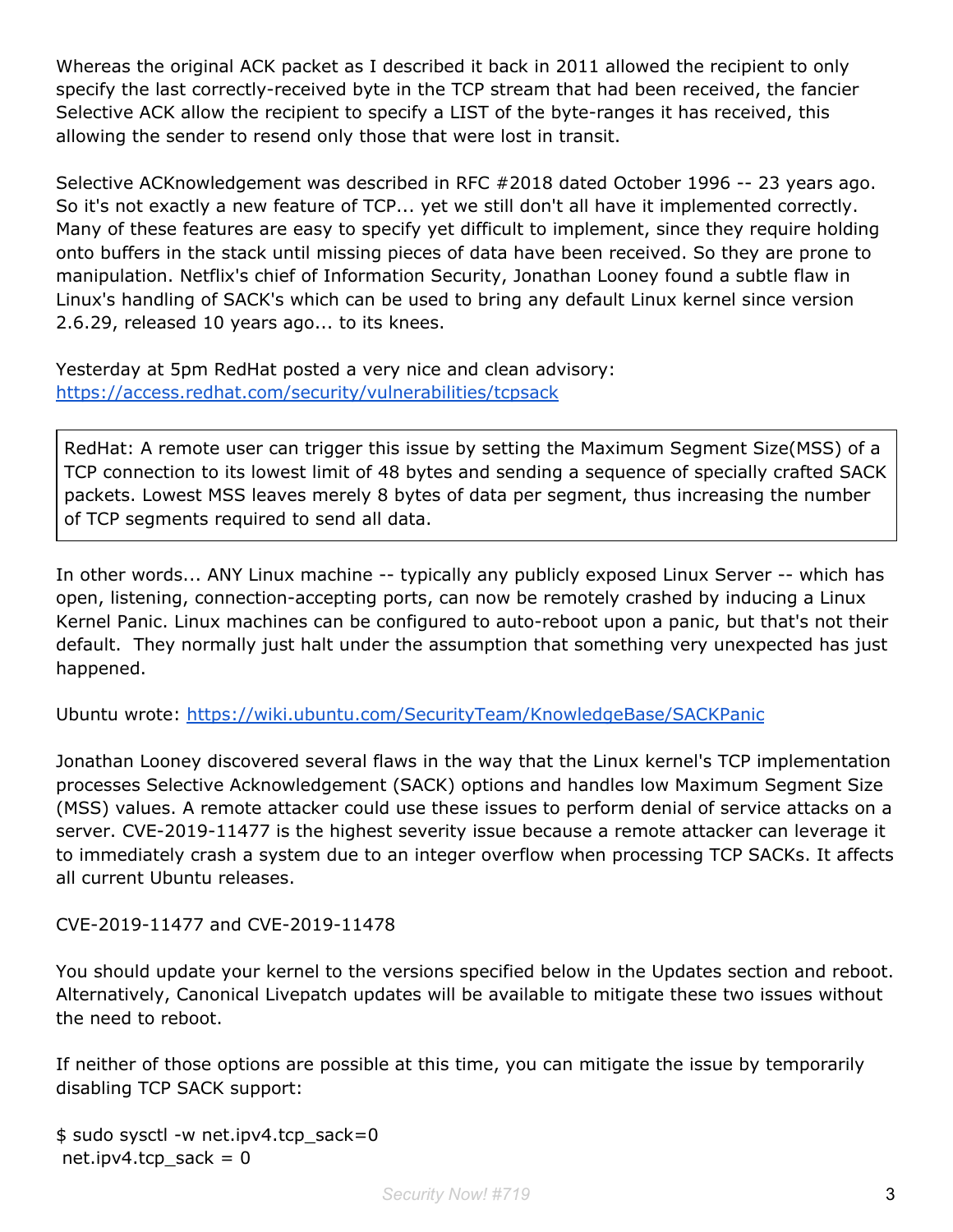IMPORTANT: The sysctl modification shown above is not persistent across reboots

The mitigation described below for CVE-2019-11479 is also sufficient for CVE-2019-11477 and CVE-2019-11478 if disabling TCP SACK support is not viable.

CVE-2019-11479

Ubuntu kernel updates are not yet available for CVE-2019-11479. Future Ubuntu kernel updates will be available for Ubuntu 19.04, Ubuntu 18.10, Ubuntu 18.04 LTS, and Ubuntu 16.04 LTS which will provide a sysctl that allows the system administrator to define the MSS value that the system should honor when outgoing TCP segments.

In the meantime, you may use an iptables rule to define the MSS value accepted for new TCP sessions. The rule will need to be tailored to your network environment in order to ensure that you aren't blocking TCP connections containing reasonable MSS values for your environment. The addition of a simple rule that only allows MSS values greater than or equal to 500 bytes is shown here:

\$ sudo iptables -A INPUT -p tcp -m tcpmss --mss 1:500 -j DROP

IMPORTANT: The net.ipv4.tcp\_mtu\_probing sysctl must be disabled (set to 0) when using the iptables rules shown above. Ensure it is disabled using the following command:

\$ sysctl net.ipv4.tcp\_mtu\_probing net.ipv4.tcp\_mtu\_probing = 0

#### **We had RowHammer and HeartBleed... Now we have "RAMBleed"**

It was June of 2014, so five years ago, that we got the first whiff of a problem with DRAM memory not being as stable as we all hoped and assumed it was. Since then this subtle flaw has been developed into a growing family of attacks including Rowhammer, GLitch, RAMpage, Throwhammer, Nethammer and DRAMmer. This that lost we now add "RAMBleed"... and we shoud probably call the prolific teams at the University of Michigan and the Graz University of Technology the "Ram Busters."

Of course, it has a website: <https://rambleed.com/> and a logo...

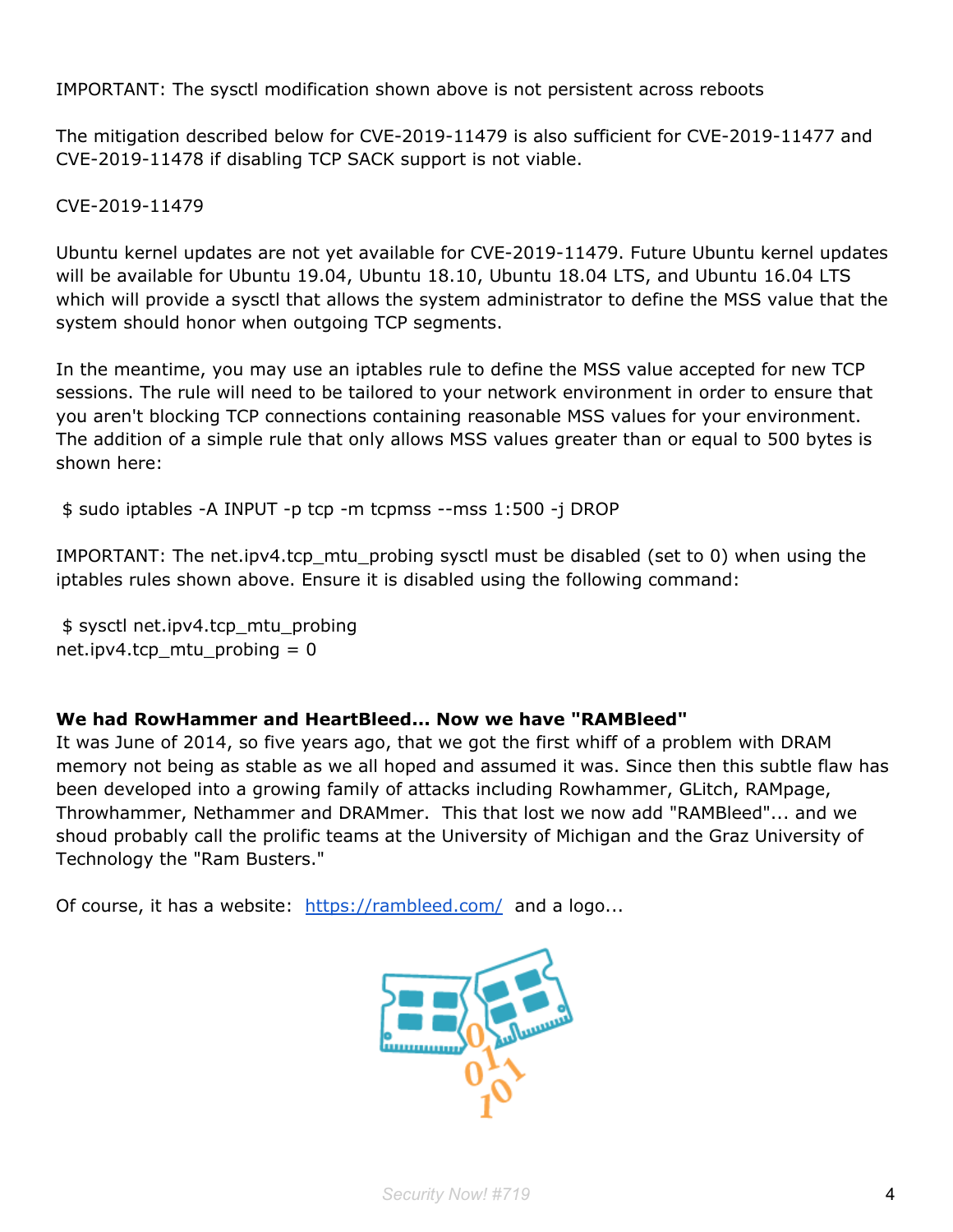RAMBleed is a side-channel attack that enables an attacker to read out physical memory belonging to other processes. The implications of violating arbitrary privilege boundaries are numerous, and vary in severity based on the other software running on the target machine. As an example, in our paper we demonstrate an attack against OpenSSH in which we use RAMBleed to leak a 2048 bit RSA key. However, RAMBleed can be used for reading other data as well.

RAMBleed is based on a previous side channel called Rowhammer, which enables an attacker to flip bits in the memory space of other processes. We show in our paper that an attacker, by observing Rowhammer-induced bit flips in her own memory, can deduce the values in nearby DRAM rows. Thus, RAMBleed shifts Rowhammer from being a threat not only to integrity, but confidentiality as well. Furthermore, unlike Rowhammer, RAMBleed does not require persistent bit flips, and is thus effective against ECC memory commonly used by server computers.

We will present our paper titled "RAMBleed: Reading Bits in Memory Without Accessing Them" at the 41st IEEE Symposium on Security and Privacy in May, 2020.

Okay... So how is RowHammer different from RAMBleed?

[ Explain about memory grid and memory management which might make other process memory adjacent. ]

In RowHammer, they pounded on their OWN memory to flip bits in adjacent bits belonging to other processes. Remember the case of flipping some bits in another private key so that it was no longer the product of two primes and could be factored? So, again, RowHammer pounds on their own bits to flip someone else's.

RAMBleed, instead, arranges to bring copies of unknown data, to be exfiltrated, onto either side of the attacker's own memory. Then they pound on their own adjacent bits and observe their success rate in inducing bit flips in their own memory. It turns out that the 1 or 0 state of the bits SURROUNDING a RowHammered bit affects the likelihood of it flipping. So, in other words, they are able to successfully INFER the likely state of bits they cannot directly read by the electrostatic EFFECT the unreadable bits have upon the bits they CAN directly read.

Specifically, '1' bits tend to flip from 1 to 0 when the bits above and below them are 0, but not when the bits above and below them are 1. Similarly, '0' bits tend to flip from 0 to 1 when the bits above and below them are 1, but not when the bits above and below them are 0.

They are able to achieve a bit reading rate of 3 to 4 bits per second. So, once the stage has been set, it doesn't take long to extract a 2048-bit secret key.

And, like with RowHammer, where ECC memory would thwart the attack by flipping the flipped bit back where they belong, In this case, since they are reading their own bits, it turns out that ECC error correction slows down the next access so dramatically that the fact that one of their own bits was flipped to also be inferred even when it cannot be directly observed.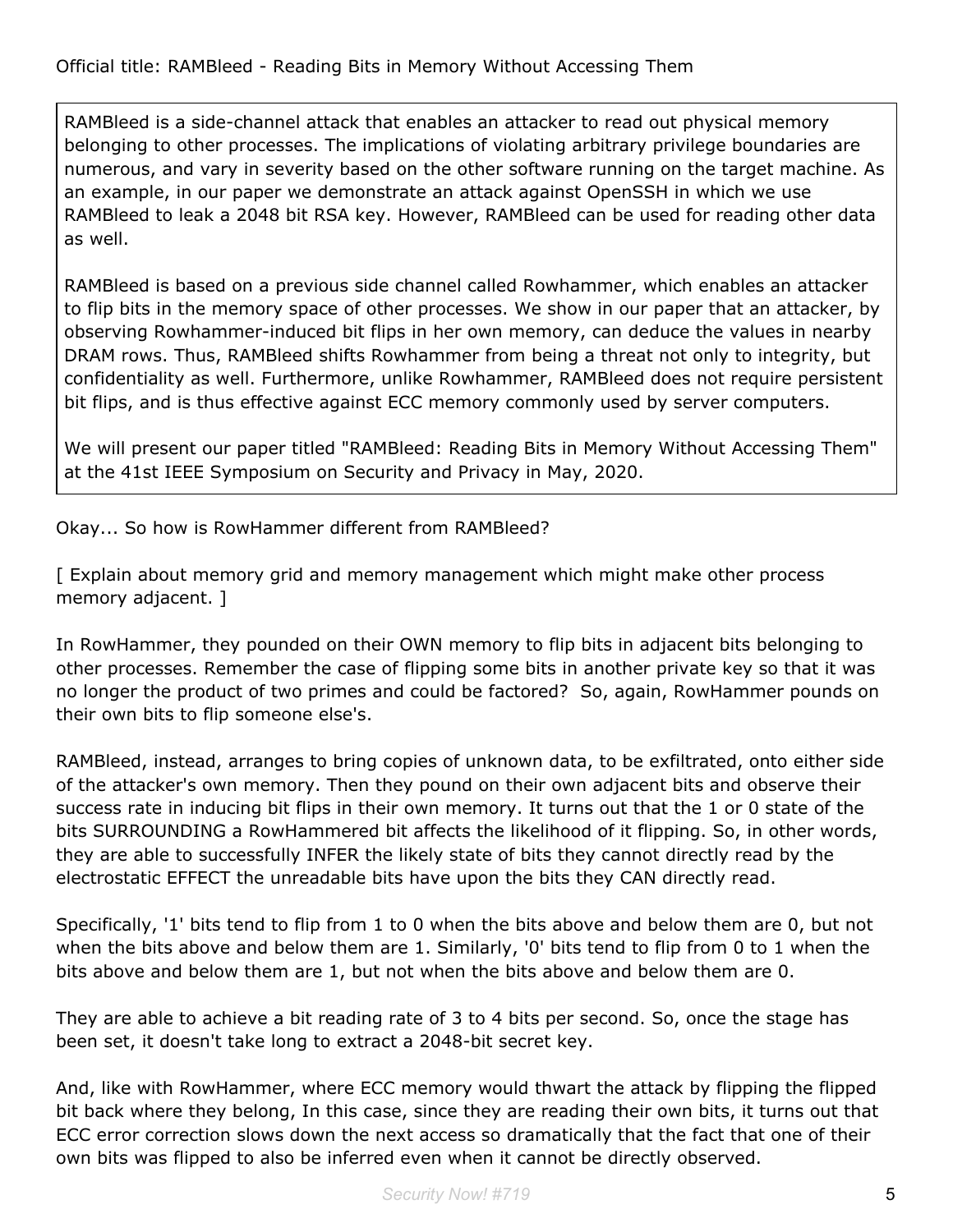So where is the danger and what does this mean?? It's another example of the trouble we have today with sharing a single machine with another possibly-hostile party. All of last year's Spectre and Meltdown mess was about subtle changes being left behind by other processes with which we were sharing our modern processor micro-architectures. All of these DRAM failures arise from leveraging subtle edge-cases in DRAM integrity. They would normally be nothing to worry about, but in a shared environment they can be used to alter someone else's data, and, we now see, to directly read it, because we're sharing the same physical DRAM chip with someone who may have an interest in stealing our secrets. RAMBleed makes that possible.

On their summary page they asked: How can I mitigate this issue?

"Users can mitigate their risk by upgrading their memory to DDR4 with targeted row refresh (TRR) enabled. While Rowhammer-induced bit flips have been demonstrated on TRR, it is harder to accomplish in practice. Memory manufacturers can help mitigate this issue by more rigorously testing for faulty DIMMs. Furthermore, publicly documenting vendor specific TRR implementations will facilitate a stronger development process as security researchers probe such implementations for weaknesses."

In other words, DRAM manufacturers need to stop being proprietary about their anti-RowHammering mitigations... lest they become victims of yet another round of mitigation bypass cleverness.

It's also worth noting that IF physical RAM memory was kept encrypted down at the chip level - which would require an extremely high-performance in-line hardware ciphering pipeline of some sort, then ALL of these attacks would be thwarted. Another solution would be to never leave encryption keys unencrypted in RAM. That's the approach I took with my SQRL client for Windows. SQRL identities are always encrypted. The identity is loaded into RAM encrypted. Then only briefly during the moment of its use is it decrypted into RAM, used to key the domain name hash, then immediately wiped. This works for SQRL since our use of the decrypted key is transient and relatively infrequent. It would not work as easily -- or at all -- with a web server which was constantly needing to use its private key to setup new TLS connections.

So… Just as we have learned that our high-performance CPU architectures are flawed at a fundamental level by being altered by their own execution history, we have seen that DRAM is similarly flawed at a fundamental level. It is susceptible to adjacent row read and write interference. The trouble is, this really is a fundamental flaw. Everything we do now is an attempt to mitigate rather than eliminate that problem.

<https://rambleed.com/docs/20190603-rambleed-web.pdf>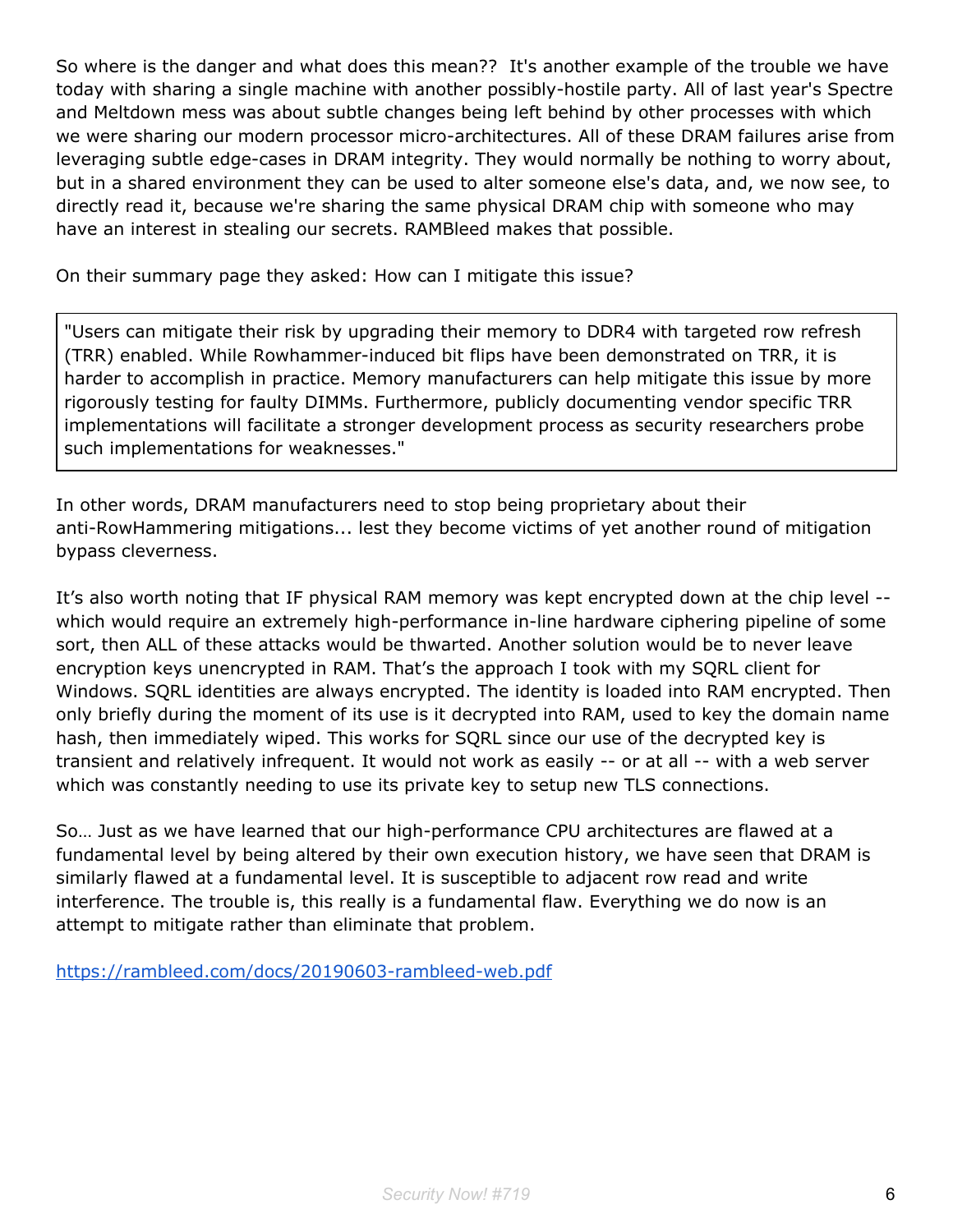#### **Yet another highly redundant warning about the "BlueKeep" vulnerability.**

Just to very quickly inform anyone who has missed the past five podcasts... "BlueKeep" is the zero-authentication Remote Desktop Protocol (RDP) vulnerability which affects Windows XP, Server 203, Windows 7 and Server 2008 whenever remote desktop is exposed on those machines. And, as we learned last week, by combining the vulnerability with the long standing MimiKatz exploiter it's possible to bypass the one mitigation -- the NLA: Network Level Awareness -- that might have protected some of the RDP servers.

So we've had two warnings from Microsoft following their provision of a patch during May's patch Tuesday. Then last week we got a warning from the NSA. And now we have one from the US Department of Homeland Security's CISA, the Cybersecurity and Infrastructure Security Agency, which yesterday published an alert for Windows users to patch the critical severity Remote Desktop Services (RDS) RCE security flaw known as BlueKeep.

#### <https://www.us-cert.gov/ncas/alerts/AA19-168A>

The CISA announcement indicates that they "coordinated with external stakeholders and determined that Windows 2000 is vulnerable to BlueKeep." The CISA apparently tested BlueKeep against a Windows 2000 machine and achieved remote code execution.

There's been speculation about how far back this might go. So now we know, for the first time, that it extends all the way back to and including Windows 2000... And everything in between through Windows 7 and Server 2008.

And, at this point, any machine was going to be patched has been patched. So this must simply be CYA by the DHS CISA. They are seriously expecting something bad to happen, and they don't want to be in the position of that happening when they hadn't chimed in and warned everyone to patch. You can just imagine some congressman saying, when this happens "Well... why didn't the DHS warn everyone that they needed to patch their computers to prevent this?" So now, at least, the DHS can say that they DID tell everyone... Lot of good it'll do.

I'm still unconvinced that we're going to see a worm -- although the world surely is asking for one! As I've noted before, given that these machines can be taken over instantly and that they are not difficult to find, and given that cryptocurrency miners are still the favored malware to install, and given that a RAM-based patch to shut down door behind a miner exists, a campaign to quietly install mining malware makes the most sense to me. We'll see. But so far there's been no reports of anything happening.

**When Tavis tells you that you have 90 days to fix something... get on it!!** We are, of course, speaking of Google's illustrious bug-finder, Tavis Ormandy. <https://bugs.chromium.org/p/project-zero/issues/detail?id=1804>

Issue 1804: cryptoapi: SymCrypt modular inverse algorithm Reported by taviso@google.com Tue, Mar 12, 2019, 9:15 PM PDT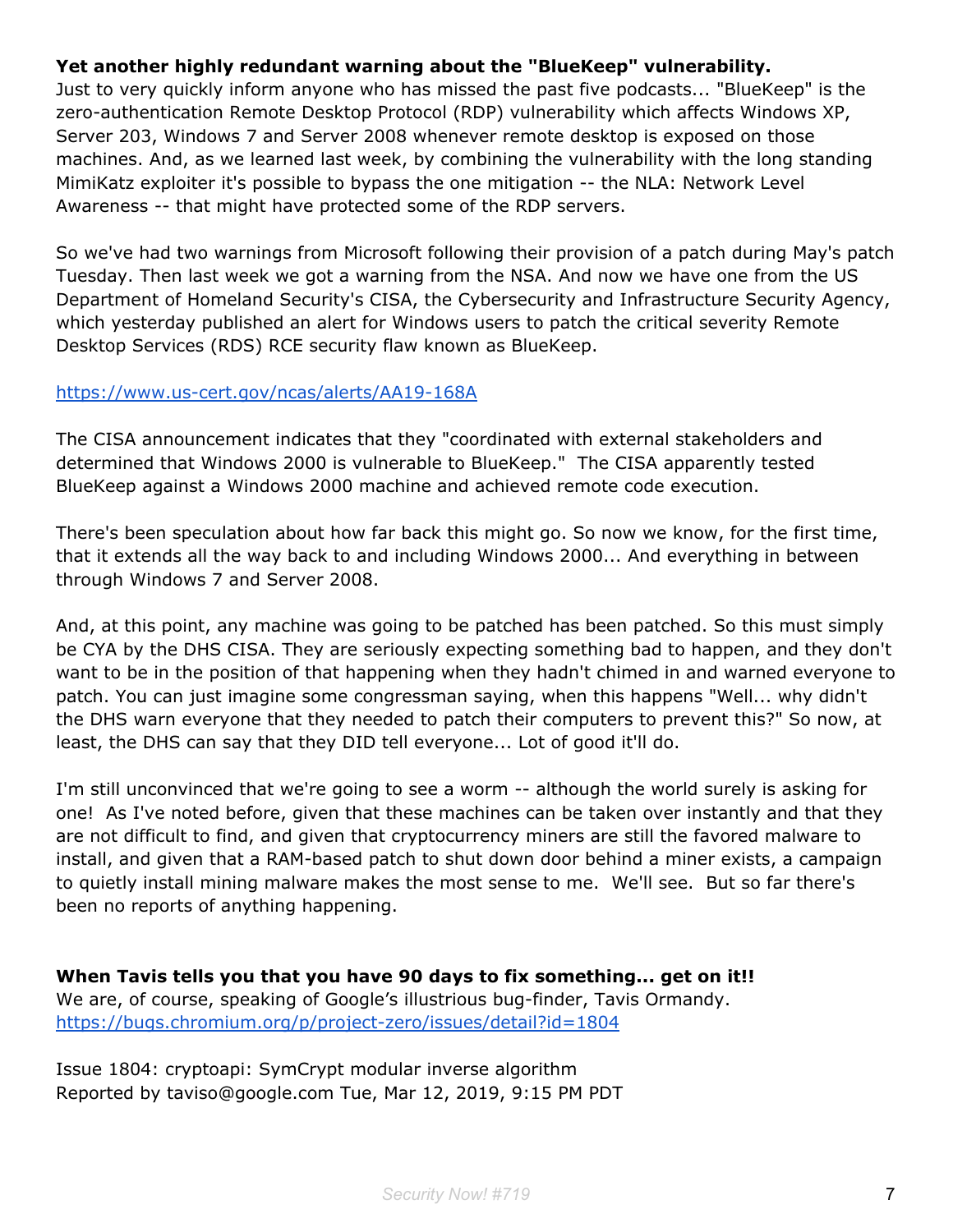There's a bug in the SymCrypt multi-precision arithmetic routines that can cause an infinite loop when calculating the modular inverse on specific bit patterns with bcryptprimitives!SymCryptFdefModInvGeneric.

I've been able to construct an X.509 certificate that triggers the bug. I've found that embedding the certificate in an S/MIME message, authenticode signature, schannel connection, and so on will effectively DoS any windows server (e.g. IPsec, IIS, Exchange, etc) and (depending on the context) may require the machine to be rebooted. Obviously, lots of software that processes untrusted content (like antivirus) call these routines on untrusted data, and this will cause them to deadlock.

You can verify it like so, and notice the command never completes:

C:\> certutil.exe testcase.crt

I'm filing this as low severity, although you can take down a windows fleet pretty quickly with it.

This bug is subject to a 90 day disclosure deadline. After 90 days elapse or a patch has been made broadly available (whichever is earlier), the bug report will become visible to the public.

Six days later, on Monday, Mar 18, 2019, 11:19 AM PDT, Tavis added an update:

● "Labels: MSRC-50858"

Eight days later, on Tuesday, Mar 26, 2019, 6:56 AM PDT, Tavis added:

● "Microsoft replied that they would like to issue a bulletin for this issue, but need until June 11th. I count that as 91 days, but within the extension period so it's acceptable."

Then, last Tuesady, Jun 11, 2019, 8:16 AM PDT (6 days ago):

- "Labels: -Restrict-View-Commit Deadline-Exceeded"
- "MSRC reached out and noted that the patch won't ship today and wouldn't be ready until the July release due to issues found in testing. As today is 91 days, derestricting the issue."

Microsoft's GITHUB: Introduction...

SymCrypt is the core cryptographic function library currently used by Windows.

The library was started in late 2006 with the first sources committed in Feb 2007. Initially the goal was limited to implement symmetric cryptographic operations, hence the name. Starting with Windows 8, it has been the primary crypto library for symmetric algorithms.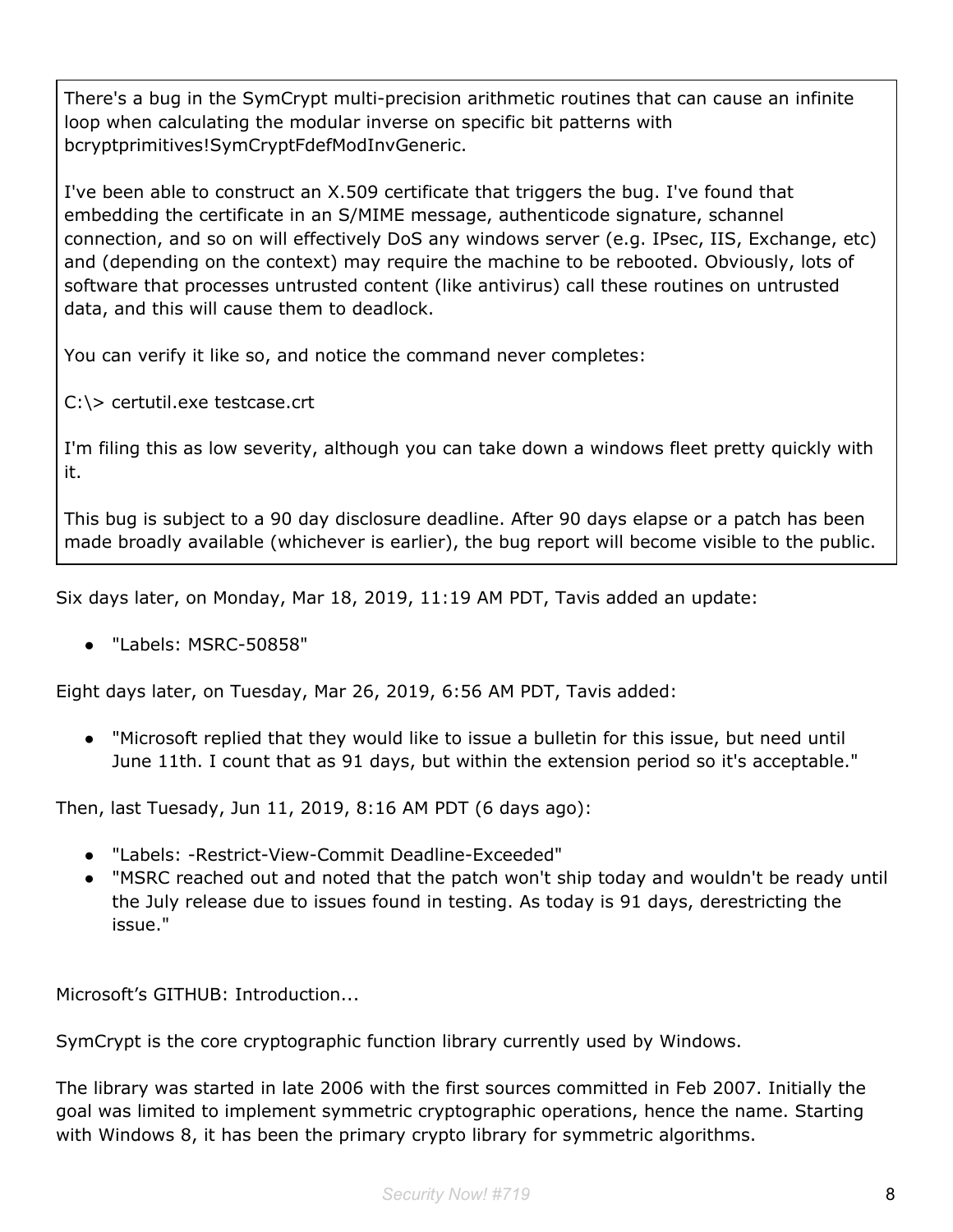In 2015 we started the work of adding asymmetric algorithms to SymCrypt. Since the 1703 release of Windows 10, SymCrypt has been the primary crypto library for all algorithms in Windows.

Version 1703 (Fall Creators Update)

The Windows 10 Fall Creators Update (also known as version 1703 and codenamed "Redstone 2") which began its full roll out on April 11, 2017.

So... any Windows server brought online or updated in the last two year, since 1703, will be using this currently-vulnerable SymCrypt library for its asymmetric encryption (the public key crypto used by certificates).

For Tavis to consider this to be a "low severity" problem it must be that regular IIS-based websites are not vulnerable to a simple certificate-supplying attack. In TLS connections with client credential specification, servers must explicitly request the optional client certificate. I haven't tried it. But it must be that if a client were to supply an unrequested certificate it would either kill the TLS handshake or would NOT be processed by the server. If that's the case, then regular IIS websites would be safe from remote DDoS exploitation. But corporate web servers may well be requesting client certificates... and they would all appear to be vulnerable to this attack. And there are still plenty of non-Web situations where connecting-client certificates are used, as Tavis mentions in his original note. IPsec, eMail, etc.

This may not be a big deal, and it sure seems certain that Microsoft will have this fixed by next month. But it's admittedly a mess that it wasn't fixed within the ample 90-day window that Tavis provided.

#### **GandCrab is gone, but victim files may not be!**

We recently covered the history of GandCrab from its startup in January of 2018 through their announcement of planned shutdown, claiming to have "earned" (or extorted) a huge total sum of money was they had then laundered with investments in legitimate businesses.

BleepingComputer, who has been following this saga, as they do much of the ransomware world, noted that the GandCrab command and control servers were hacked and their victim's decryption keys were obtained. Consequently, anyone who was hit by v1, v4, and v5 to v5.2 (which cover the latest releases) can have their machines successfully decrypted for free.

BitDefender is offering a free "GandCrab Removal Tool": <https://labs.bitdefender.com/wp-content/uploads/downloads/gandcrab-removal-tool-v1-v4-v5/>

After being installed it will need to connect to the Internet in order to check-in with BitDefender's servers and obtain the keys for that specific machine. After testing to make sure that all is well (perhaps aim it at a small sub-directory first) it can be turned loose on the entire machine for restoration.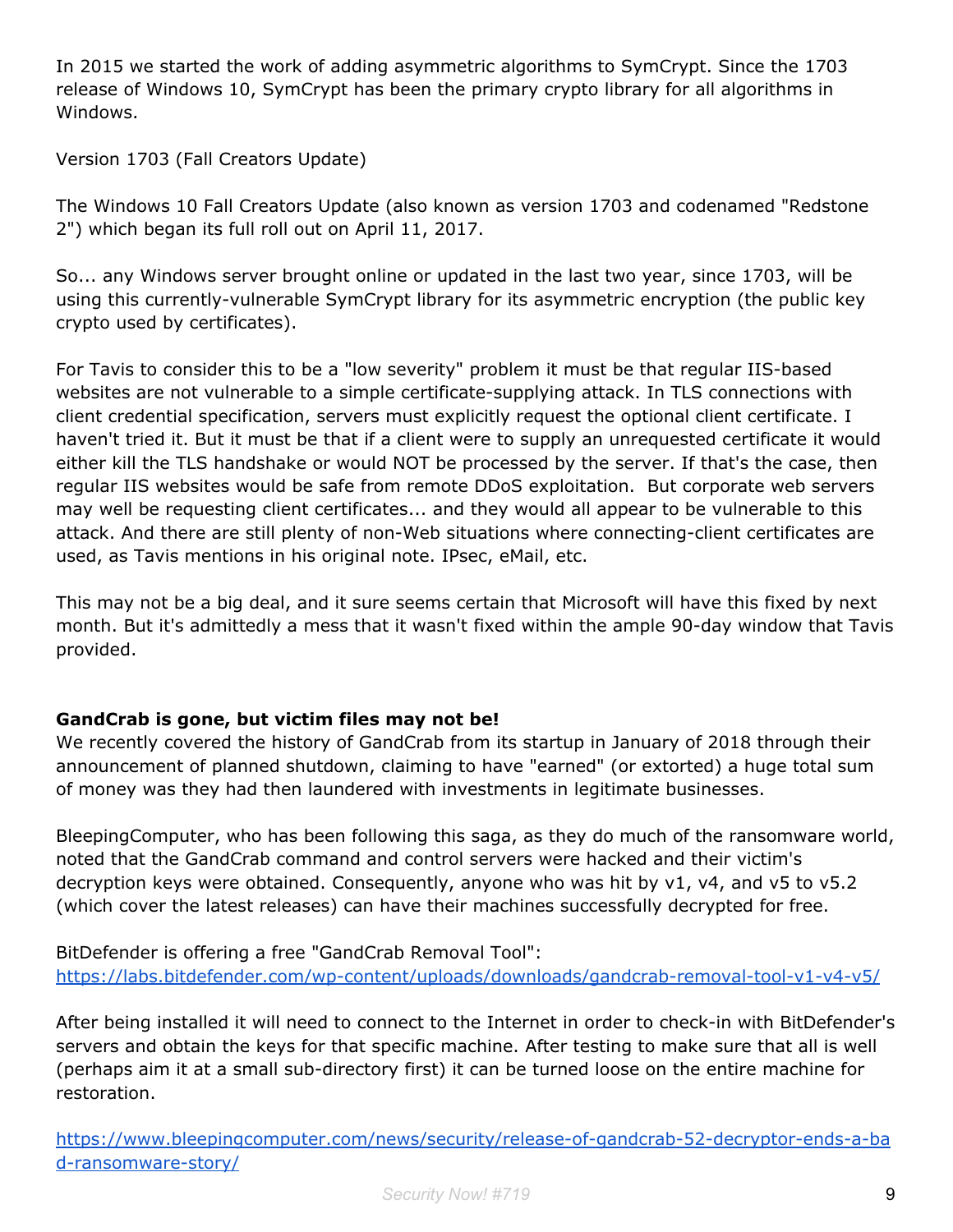#### **Yubico hit a bump and is replacing FIPS keys...**

<https://www.yubico.com/support/security-advisories/ysa-2019-02/>

Anyone using Yubico's FIPS-compliant hardware dongles with versions 4.4.2 or 4.4.4 should contact Yubico for a replacement to obtain the corrected firmware 4.4.5. In the middle of March, so just about exactly three months ago, Yubico internally discovered that some of the data left behind by the FIPS firmware power-up self-test was lingering in the device's random bits buffer... and was mistakenly being delivered as high-quality entropy. Once all of those bits were consumed the random bits buffer would be refilled with intended high-quality entropy. But this meant that the initial post-power-up state of the device was not generating the intended entropy.

#### <https://www.yubico.com/support/security-advisories/ysa-2019-02/>

Who should read this advisory? Customers, IT Managers, or FIPS Crypto Officers who use or manage YubiKey FIPS Series devices.

An issue exists in YubiKey FIPS Series devices, versions 4.4.2 and 4.4.4 (please note, there is no released firmware version 4.4.3.), where the first set of random values used by YubiKey FIPS applications after each device power-up have reduced randomness. This may impact the very first set of cryptographic operations by a YubiKey FIPS device after device power-up. This issue is specific to the YubiKey FIPS Series and is not present in any other YubiKeys, Security Key Series or Yubico products.

The issue only affects certain use cases and scenarios. YubiKey FIPS applications utilizing ECDSA are at higher risk than other use cases. See the Technical Details section below for additional information about how this issue might impact different scenarios, as well as what mitigating factors exist.

Yubico internally found this issue mid-March, 2019, followed by a full investigation of root cause, impact, and mitigations for customers. The issue has been fixed in YubiKey FIPS Series firmware version 4.4.5. Due to the firmware update, FIPS recertification was also necessary. The new firmware, version 4.4.5 achieved FIPS certification on April 30, 2019.

To safeguard the security of our customers, Yubico has been conducting an active key replacement program for affected FIPS devices (versions 4.4.2 and 4.4.4) since the issue was discovered and recertification was achieved. At the time of this advisory, we estimate that the majority of affected YubiKey FIPS Series devices have been replaced, or are in process of replacement with updated, fixed versions of the devices.

However, if you have purchased a YubiKey FIPS Series device or received one from another entity, and have not been contacted by a Yubico representative, we ask that you review this advisory to determine if you may be affected and to use the replacement portal to receive updated keys.

We are not aware of any security breaches due to this issue and are committed to always improve how we help protect our customers and continuously invest in making our products even more secure.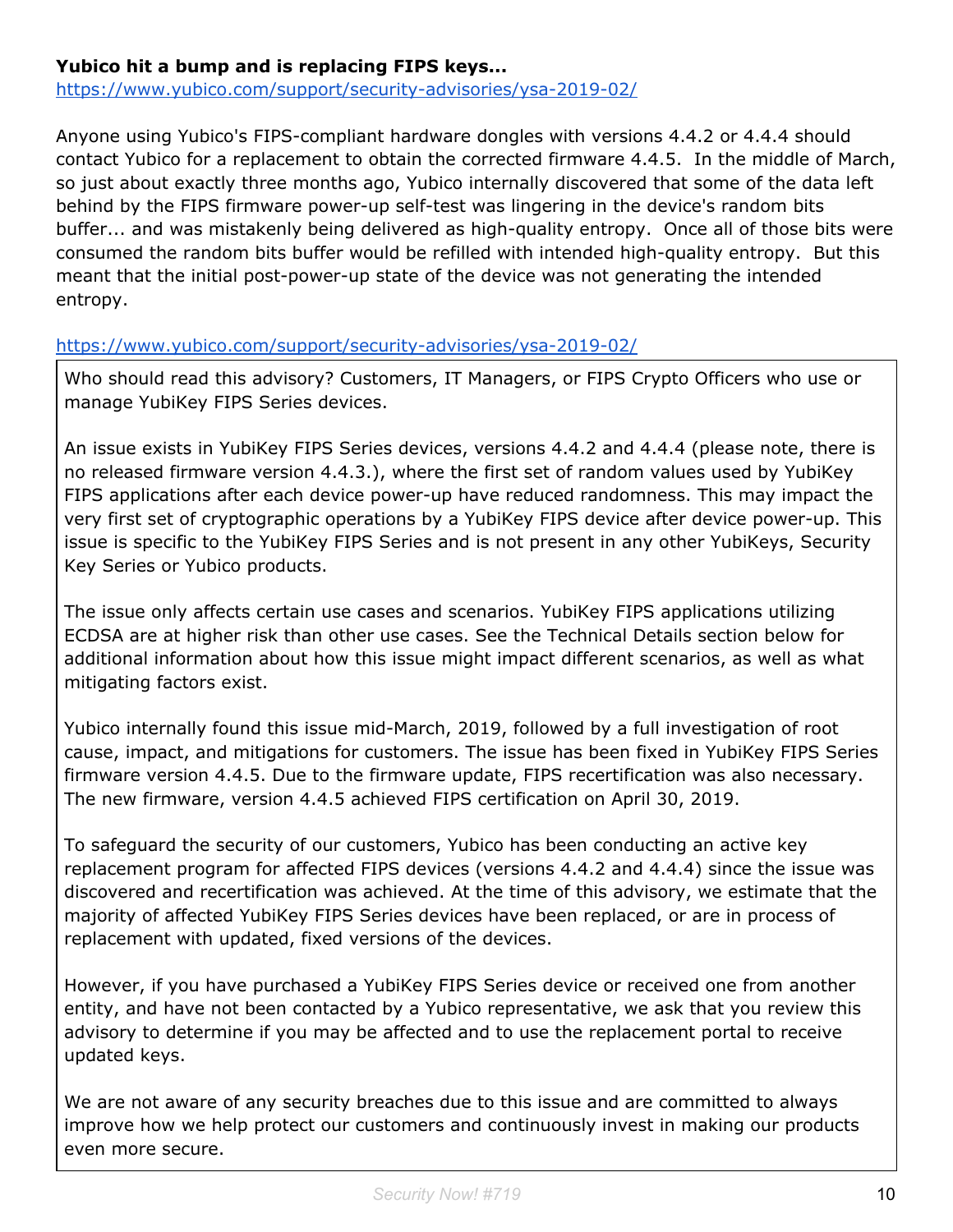Affected Devices: YubiKey FIPS Series with firmware 4.4.2 and 4.4.4 – there is no released firmware version 4.4.3.

=====

Note that the issue effects ECDSA more than, for example, 2048-bit RSA because the percentage of bad entropy (80-bits) is a much larger fraction of the security guarantee in short-key elliptic curve operations than in traditional prime-factor-based RSA.

#### **Syamon - Now with DNS Logging**

<https://docs.microsoft.com/en-us/sysinternals/downloads/sysmon>

Last week I mentioned that Mark Russinovich was enhancing his SysInternals Sysmon logging tool to add DNS query logging. I noted that it was less than useful for the typical desktop user and suggested that our listeners might want to check out NirSoft's DNSQuerySniffer: https://www.nirsoft.net/utils/dns\_query\_sniffer.html

Several of our listeners wrote to note that in enterprise environments being able to pull event logs from all the worksations for centralized management was a HUGE win, and that the addition of Sysmon DNS logging to the event logs would be wonderful.

So, anyway, Mark released v10.1 of Sysmon... For all of you enterprise log monitors out there! :)

## **SQRL**

- First release of SQRL Explainer forgot to mention "Ask"
- SQRL Tshirts on Amazon!
- Use of WINE
- Call for SQRL user videos. Uncompressed video / filemail or Firefox Send For secrurity, I'll compress using FFMPEG ffmpeg -i "{input.mp4}" -filter:v scale=960:-1 -b:a 64k "{output.mp4}"

## **SpinRite**

Underestimated SR v6.1 performance: On a 7500 RPM 2TB disc, a data recovery level2 scan looks closer to only 3 hours, rather than 4.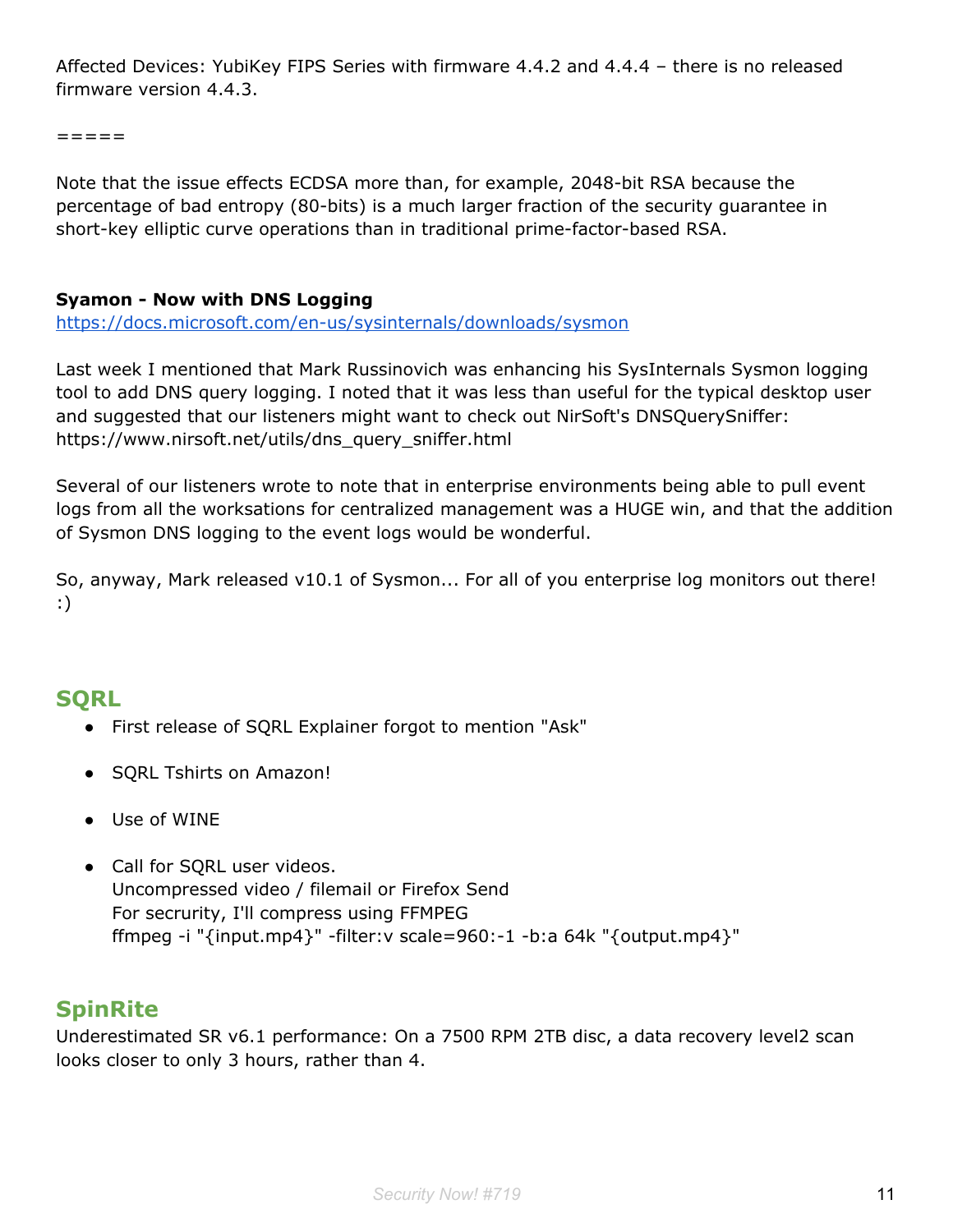## **Closing The Loop**

Andy Pastuszak @amp68

TOTP: I went and enabled TOTP on every site I have an account on that supports it. And now my Google Authenticator is a complete mess. Having one long list of TOTP codes can be quite problematic, especially since I use a Firefox extension that wipes all my cookies when I close the browser. I'd love it if there was a TOTP app that doesn't sync, and allows me to organize my codes by folder or even tags, or even just had a search feature. Until SQRL gets here, we're all stuck with 2FA. Could you maybe recommend a 2FA app that has some organization behind it and has the Steve Gibson seal of approval? I can't be the only listener with this problem.

"OTP Auth" : 2-Factor Auth for Pros / Ronald Moers <https://apps.apple.com/us/app/otp-auth/id659877384> Rating: 4.8 iPhone / iPad / Apple Watch! <https://cooperrs.de/otpauth.html> [https://cooperrs.de/otpauth\\_macos.html](https://cooperrs.de/otpauth_macos.html) (there's also a macOS version)

#### Features:

- Ads free
- Encrypted iCloud Sync
- Siri Support
- Apple Watch support
- Notification Center widget
- Safari extension for pasting passcodes into websites
- Secure application using Face ID/Touch ID (or password)
- Create encrypted backups of all accounts
- Import/Export encrypted accounts using AirDrop, iCloud, Dropbox, Mail, ...
- Works offline

All data stored by OTP Auth is stored using strong AES-256 encryption. This applies for all data. In particular, for both locally stored data as well as data stored in the iCloud Drive (when iCloud Sync is enabled). The password for those files never leaves your device such that noone but you can read your data.

OTP Auth does not collect information about you or send them anywhere. You won't be asked to allow access to your contacts or your location. And most important: OTP Auth does not connect to the internet and will not send your accounts to someone else! (Unless you enable iCloud sync where an AES-256 encrypted copy of your accounts is stored in your iCloud Drive. The password for that copy will never leave your phone.) Follow me on Twitter: @otpauth

#### **"my krol" / @mykrol**

Hi Steve! in lot of podcast episodes i hear you talking about the special tabs in firefox, can you explain me what are you talking about?

"Tree Style Tab" - Now skinnable with CSS to create many tabs. :)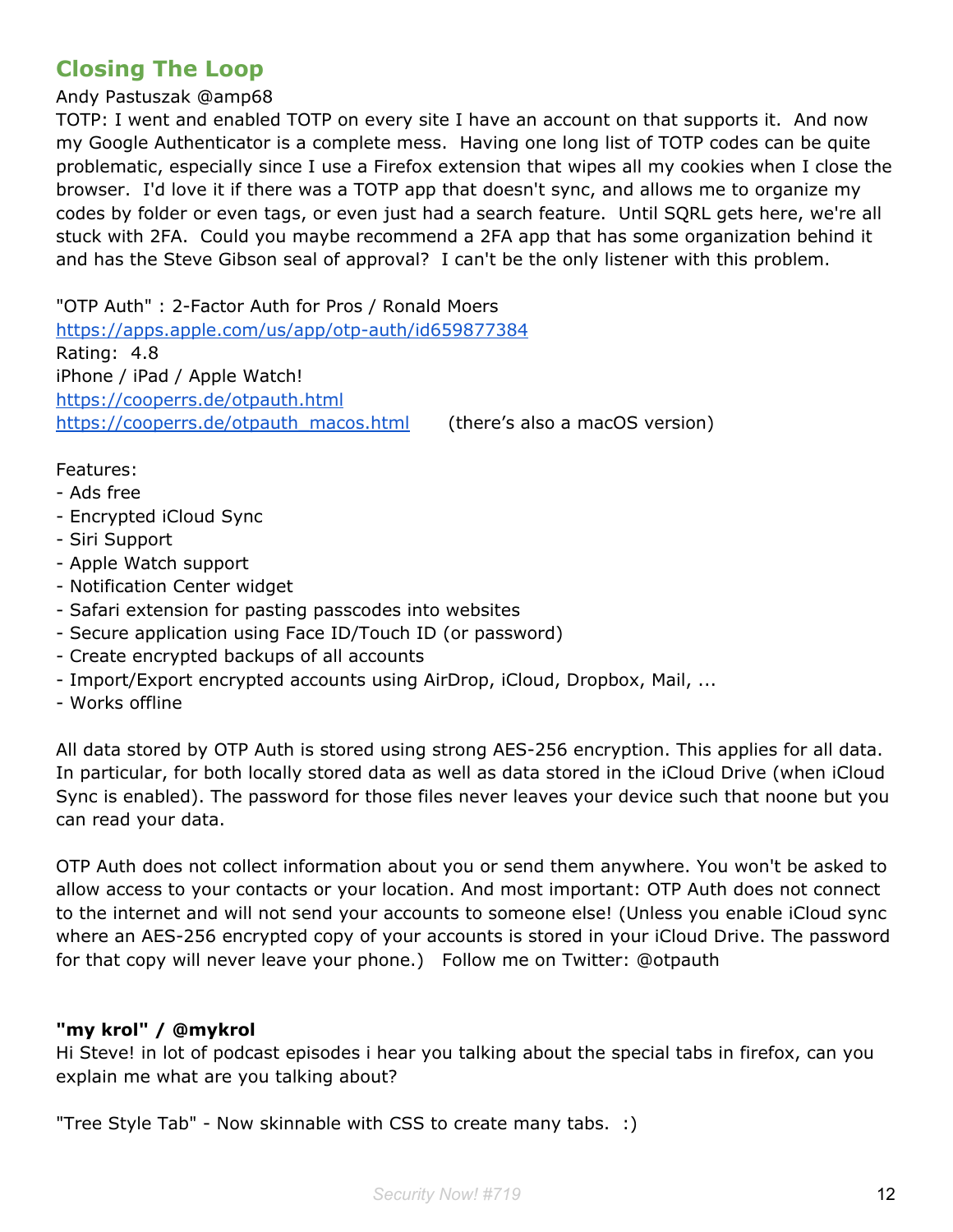# Exim Under Siege

June 5th to June 6th -- Significant and nearly immediate adoption of non-vulnerable Exim v4.92



## **But still there are PLENTY of vulnerable Exim servers:**

## vulnerable exim servers

Search for returned 3,682,142 results on 13-06-2019



## **Top Countries**

| 1. United States      | 1,996,569 |
|-----------------------|-----------|
| 2. Russian Federation | 192,737   |
| 3. Canada             | 142,967   |
| 4. Netherlands        | 137,064   |
| 5. Germany            | 129,821   |
| 6. United Kingdom     | 123,357   |
| 7. France             | 112,730   |
| 8. Romania            | 89,656    |
| 9. Singapore          | 61,983    |
| 10. Turkey            | 56,714    |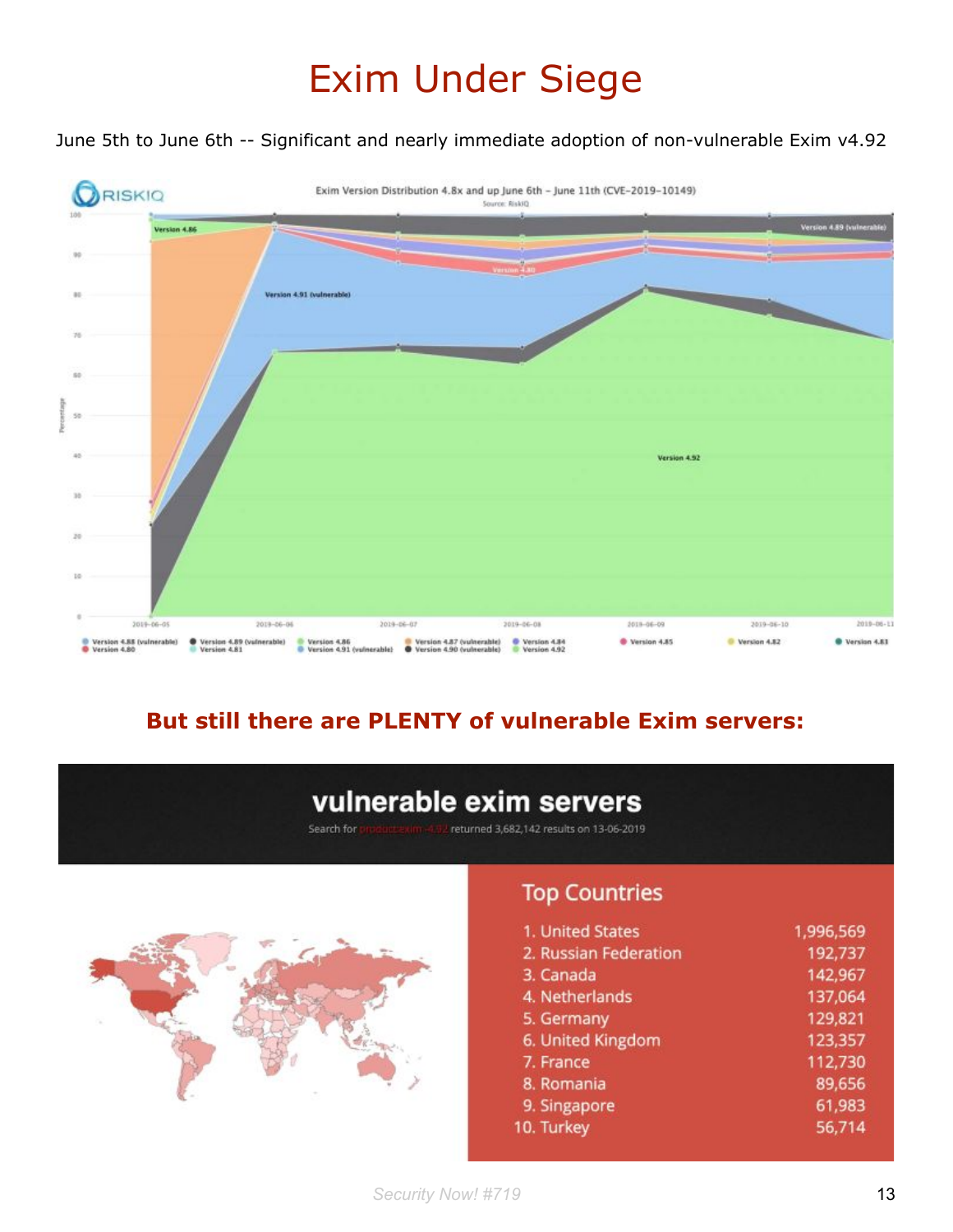Last Tuesday's podcast for June 11th was titled: "Update Exim Now!"

Two days later, Thursday, June 13th, Amit Serper of CyberReason posted: "New pervasive worm exploiting Linux Exim Server Vulnerability"

[https://www.cybereason.com/blog/new-pervasive-worm-exploiting-linux-exim-server-vulnerabili](https://www.cybereason.com/blog/new-pervasive-worm-exploiting-linux-exim-server-vulnerability) [ty](https://www.cybereason.com/blog/new-pervasive-worm-exploiting-linux-exim-server-vulnerability)

## Summary

There's an active, ongoing campaign exploiting a widespread vulnerability in linux email servers. This attack leverages a week-old vulnerability to gain remote command execution on the target machine, search the Internet for other machines to infect, and initiates a crypto miner.

- Currently, more than 3.5 million servers are at risk worldwide.
- The attack scours the Internet for a vulnerability discovered last week, CVE-2019-10149 using already infected servers to spread to as many as possible.
- The target of this attack, exim servers, run almost 57% of the Internet's email servers.
- The attack culminates in the downloading of a coin miner payload, which as we have seen previously with WannaMine can have a negative impact on any organization.
- These kinds of attacks have big implications for organizations. The recovery process from this type of attack is costly and time consuming.

CVE-2019-10149, which was first discovered on June 5, is now being used as the vulnerability for a widespread campaign to attack exim servers and propagate across the Internet.

We are aware of an initial wave of attacks as described by Freddie Leeman on June 9, 2019. The first hacker group began pushing exploits from a C2 server located on the clear web.

A second round of attacks by a different attacker are being analyzed by the Nocturnus team.

The campaign uses a private authentication key that is installed on the target machine for root authentication.

Once remote command execution is established, it deploys a port scanner to search for additional vulnerable servers to infect. It subsequently removes any existing coin miners on the target, along with any defenses against coinminers, before installing its own.

Note: This is a very long script that downloads additional scripts and changes or adds many configurations on Linux servers. This blog has the highlights of what the script is doing to provide a fast reference guide to this attack. Some of the things that the script is doing are not documented in this blog post. The hash of the script is available at the end of this article. It has also been uploaded to VirusTotal.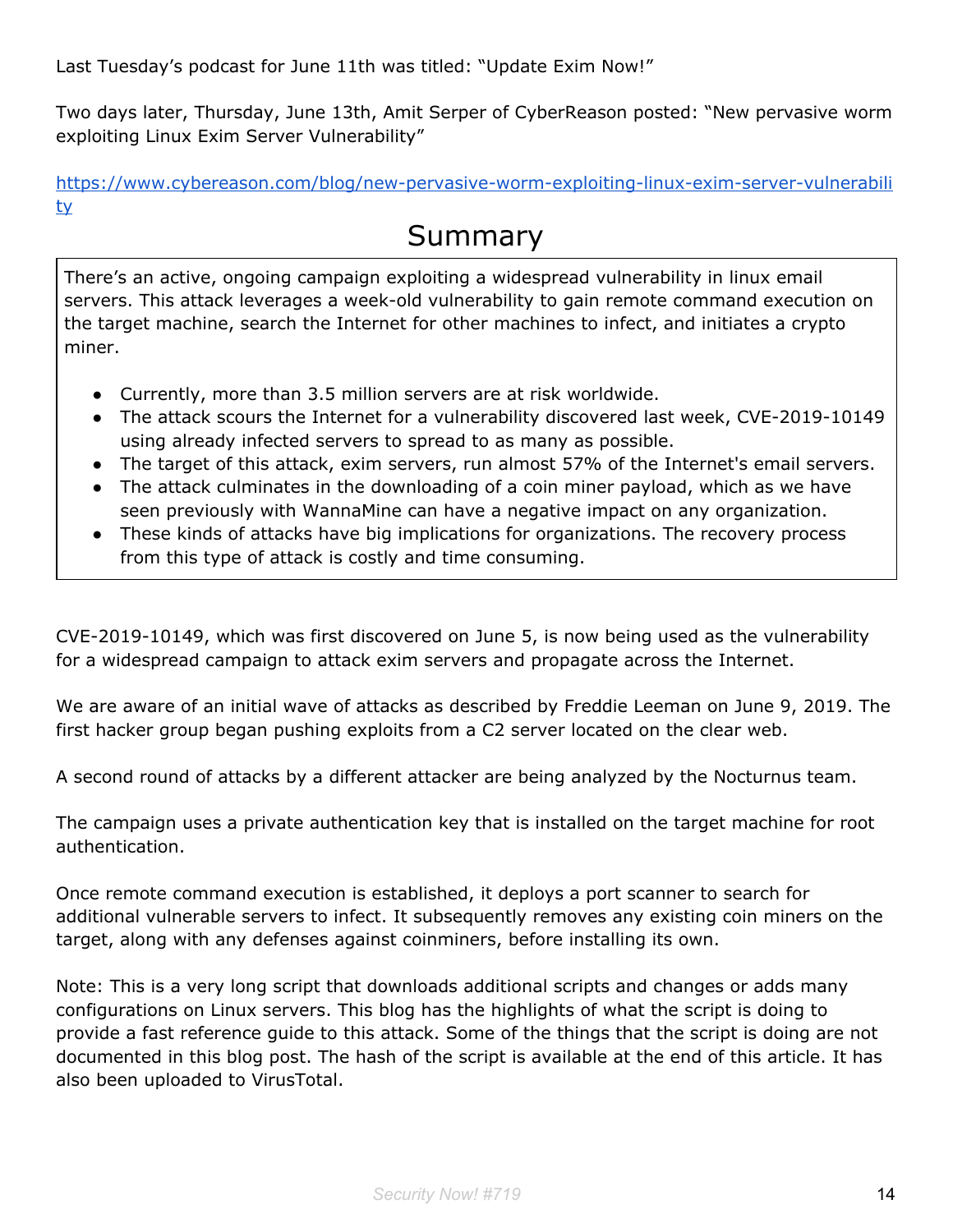This is a highly pervasive campaign that installs cronjobs for persistence and downloads several payloads for different stages of the attack.

In one of those stages, one of the payloads is a portscanner written in python. It looks for additional vulnerable servers on the Internet, connects to them, and infects them with the initial script.

In the attack, the attackers add an RSA authentication key to the SSH server which allows them to connect to the server as root and own it completely.

If you are running an updated version of the Exim mail server or you think that your server is compromised, please look for the following entry in our SSH configurations in /root/.ssh and in every .ssh directory on your system.

#### "ssh-rsa

AAAAB3NzaC1yc2EAAAADAQABAAABAQC1Sdr0tIIL8yPhKTLzVMnRKj1zzGqtR4tKpM2bfBEx+AHyv BL8jDZDJ6fuVwEB+aZ8bl/pA5qhFWRRWhONLnLN9RWFx/880msXITwOXjCT3Qa6VpAFPPMazJpbp pIg+LTkbOEjdDHvdZ8RhEt7tTXc2DoTDcs73EeepZbJmDFP8TCY7hwgLi0XcG8YHkDFoKFUhvSHPkz AsQd9hyOWaI1taLX2VZHAk8rOaYqaRG3URWH3hZvk8Hcgggm2q/IQQa9VLlX4cSM4SifM/ZNbLYAJ hH1x3ZgscliZVmjB55wZWRL5oOZztOKJT2oczUuhDHM1qoUJjnxopqtZ5DrA76WH user@localhost"

Entry in our SSH configurations in /root/.ssh

In the final stage of the infection, the script downloads what appears to be a windows icon file (.ico) that has a specific icon. Its headers were modified to appear as an ico file.

However, the icon file is actually a password protected zip archive with password "no-password". A 64-bit statically linked, stripped, and UPX-packed ELF file is extracted from the archive. When unpacked,there is another ELF executable that is a coin miner.

All in all, there were four scripts downloaded. We are currently working on identifying more information about the campaign.

Conclusions So Far

At this point we are still conducting research to dig up more details on the attack, the breadth of the campaign, the payloads being used, etc. Since this campaign has such a broad scope, we felt it would be wise to share as soon as we became aware. This document will continue to update as we dig up more information.

It is clear that the attackers went to great lengths to try to hide the intentions of their newly-created worm. They used hidden services on the TOR network to host their payloads and created deceiving windows icon files in an attempt to throw off researchers and even system administrators who are looking at their logs.